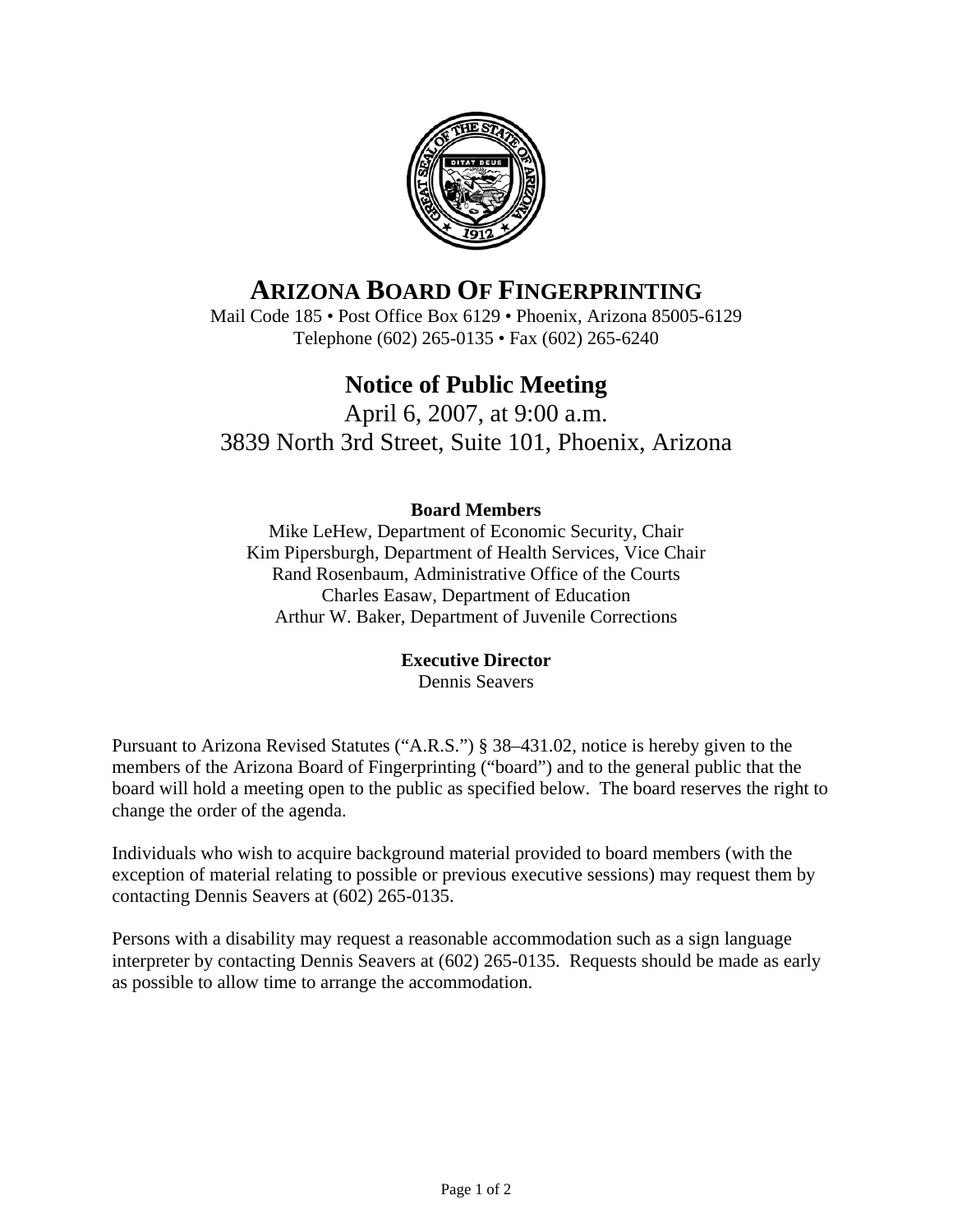#### DATED AND POSTED THIS 4th day of April 2007 at 12:00 p.m.

Arizona Board of Fingerprinting

 $\rm\,By\,\,$ 

Dennis Seavers, Executive Director

# **AGENDA**

# I. CALL TO ORDER AND ROLL CALL THE MILL CALL MILL CHEW

II. CALL TO THE PUBLIC Mr. LeHew

 At this portion of the meeting, the public is invited to make comments. Arizona law prohibits board members from discussing items that are not on the agenda. Therefore, action taken as a result of public comment will be limited to scheduling the matter for further consideration and decision at a later date.

#### III. MINUTES Mr. LeHew

- A. Minutes from January 26, 2007, meeting (including executive session)
- B. Minutes from February 9, 2007, meeting (including executive session)
- C. Minutes from February 20, 2007, meeting (including executive session)
- D. Minutes from February 23, 2007, meeting
- E. Minutes from March 9, 2007, meeting (including executive session)

## IV. CHANGES TO FISCAL YEAR 2007 BUDGET Mr. LeHew

 At this portion of the meeting, the board will discuss whether to make changes to its fiscal year 2007 budget, especially to include one-time costs related to the Board's recent office move.

#### V. LEGISLATION Mr. Seavers

 At this portion of the meeting, the board will discuss current legislation that may affect the Board.

#### VI. ADJOURNMENT Mr. LeHew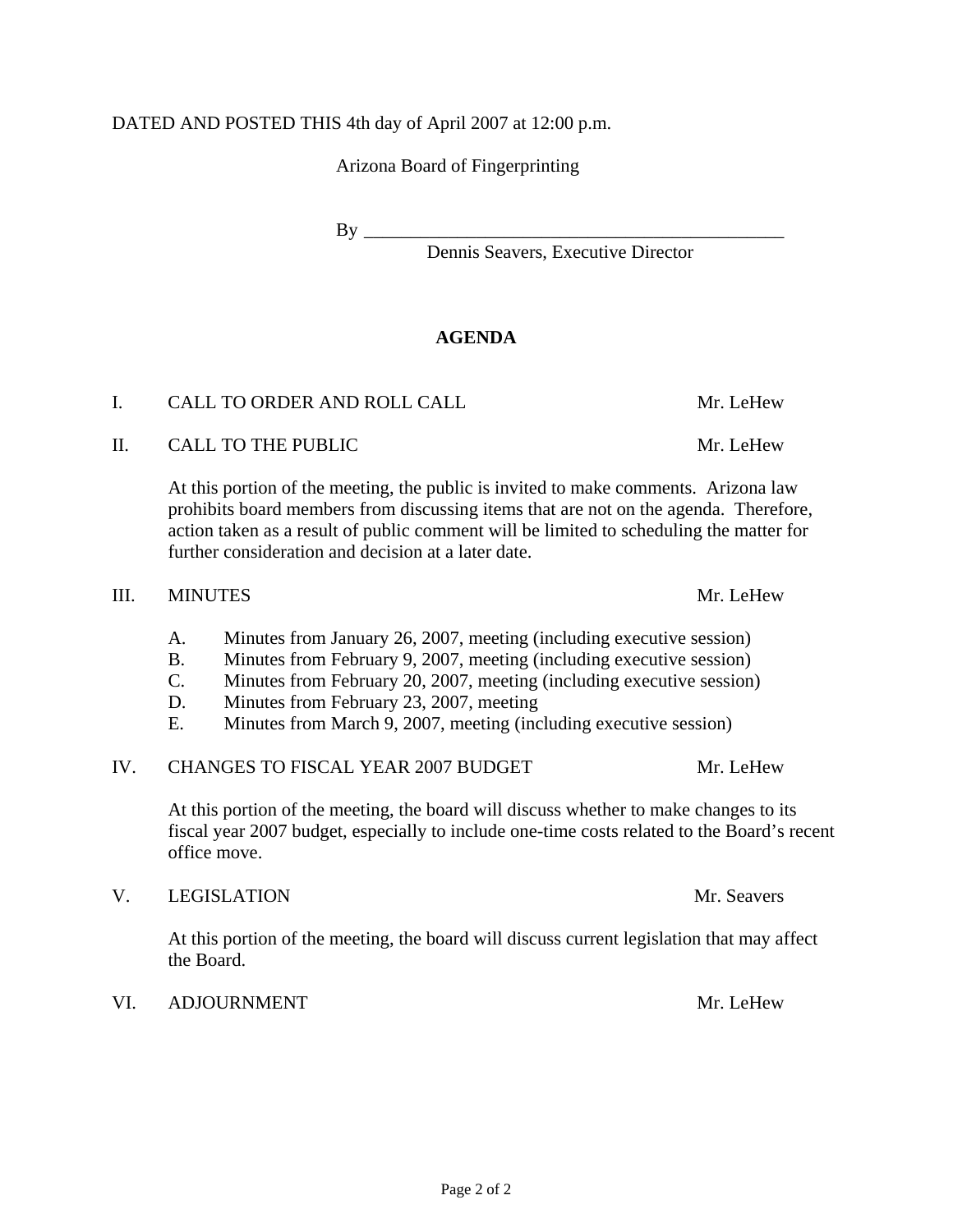# **Arizona Board of Fingerprinting** Memo

|       | <b>SUBJECT:</b> Change to Board's FY 2007 budget |
|-------|--------------------------------------------------|
| Date: | April 4, 2006                                    |
| C:    |                                                  |
| FROM: | Dennis Seavers                                   |
| TO:   | Board members and alternates                     |



This memo describes a requested increase to the Board's FY 2007 budget, which was approved in August 2006. Although budgets are meant to offer guidance and do not delineate strict requirements for spending, substantial departures from the approved budget should be considered by the Board. This memo identifies two areas of increased spending.

- 1. Alterations to building doors to improve security and make our facilities accessible;
- 2. Furniture expenses for the new office.

Below is a detailed description of the proposed expenditures and a summary of the impact these expenditures will have on the overall budget. **The total increase in costs would be \$19,349.96.** I recommend that the Board approve these budget changes.

## **Alterations to doors to improve security and accessibility—\$6,904.00**

There are three doors that should be made accessible to a person in a wheelchair: the door to the lobby of the Board's office (not the building lobby), the door from the office lobby into the main part of the office, and the door to the men's restroom. In addition to making the door between the lobby and the main part of the office accessible, that door would include magnetic locking to improve security. The accessibility feature would include a push-activated plate for wheelchairbound individuals to open the doors.

Although the men's bathroom is shared with other tenants, asking the property manager to pay for the cost of an accessible door would require a renegotiation of the rent. The property manager has tentatively agreed to allow the Board to change the door.

The quote from the vendor was \$4,487.00 for the two doors in the Board office and \$2,417.00 for the bathroom door, totaling \$6,904.00. This price includes installation.

## **Furniture expenses for the new office—\$12,445.96**

Although some of the furniture from the Board's former office can still be used, the Board should consider purchasing additional and replacement furniture. Below is a description of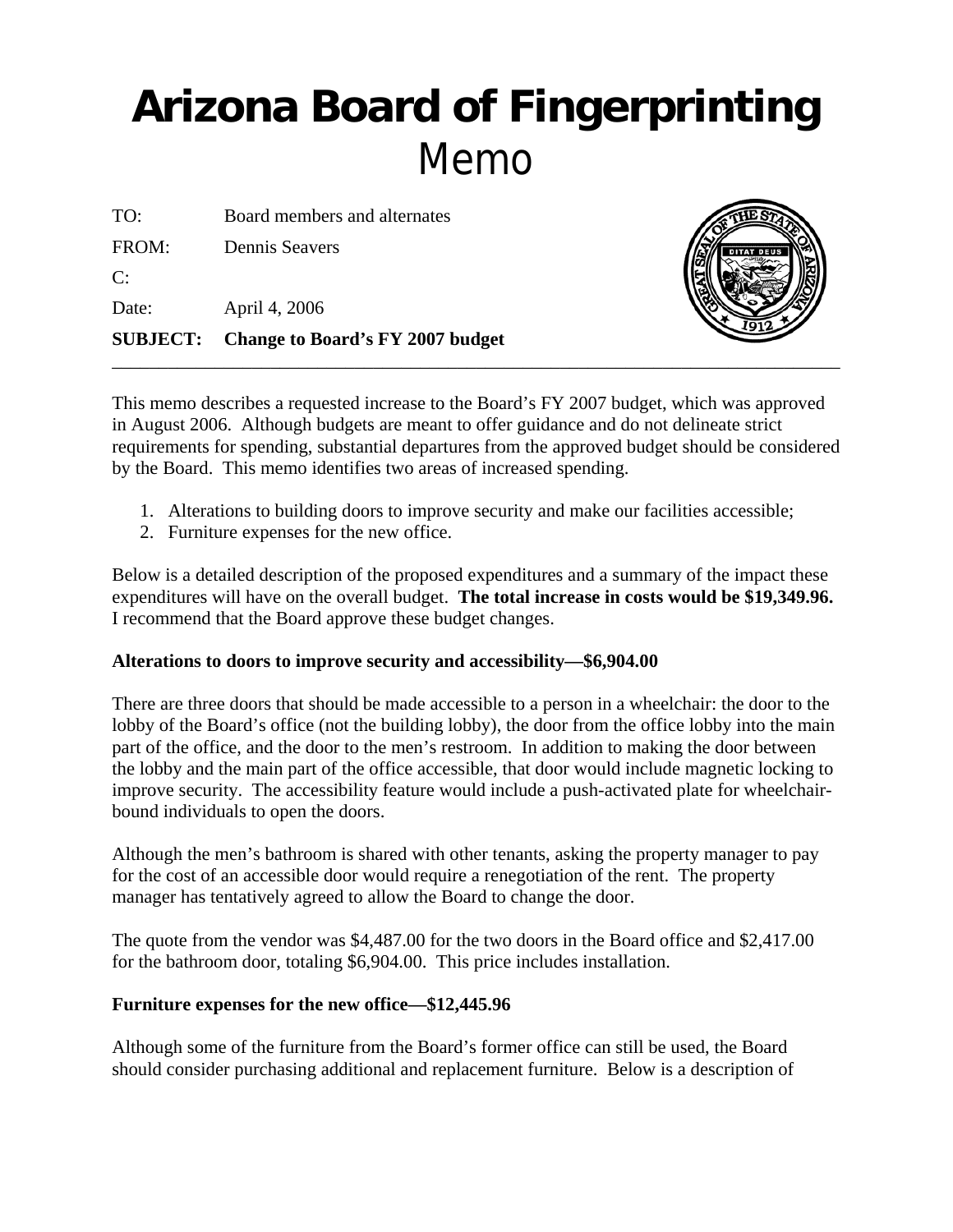furniture the Board may want to purchase, including an explanation of how the furniture would be used. Total furniture costs would be \$11,729.42. Labor and installation, including alterations to how the administrative assistants' cubicles are configured, are \$225.00. The total, including sales tax, would be \$12,445.96.

#### *Hearing officer's office*

In the old facility, the hearing officer shared the conference room with the investigator. In the new facility, he has his own office. Currently, the Board is renting a desk and other furniture for him.

#### *Investigator's office*

A lateral file will make cases that the investigator is working on more readily accessible. Currently, the investigator uses banker's boxes for cases with deficiencies or waiting for Board review.

|--|--|

#### *Executive director's office*

A lateral file will make cases that the executive director is tracking (such as cases before superior court, cases for possible rehearing or review, or cases that have had a hearing) more readily accessible. A conference table will provide work space and allow for one-on-one meetings.

#### *Lobby*

These furnishings will be for the lobby, which serves as a waiting area for applicants appearing at a hearing, either before the hearing officer or the Board.

#### *Conference room*

The Board's current conference table is sufficient, but a larger table will give Board members more workspace and room, particularly when applicants appear before the Board. The current conference-room chairs are old, worn, and not ergonomic. (Some of the ergonomic chairs below will be used in other rooms in the office.)